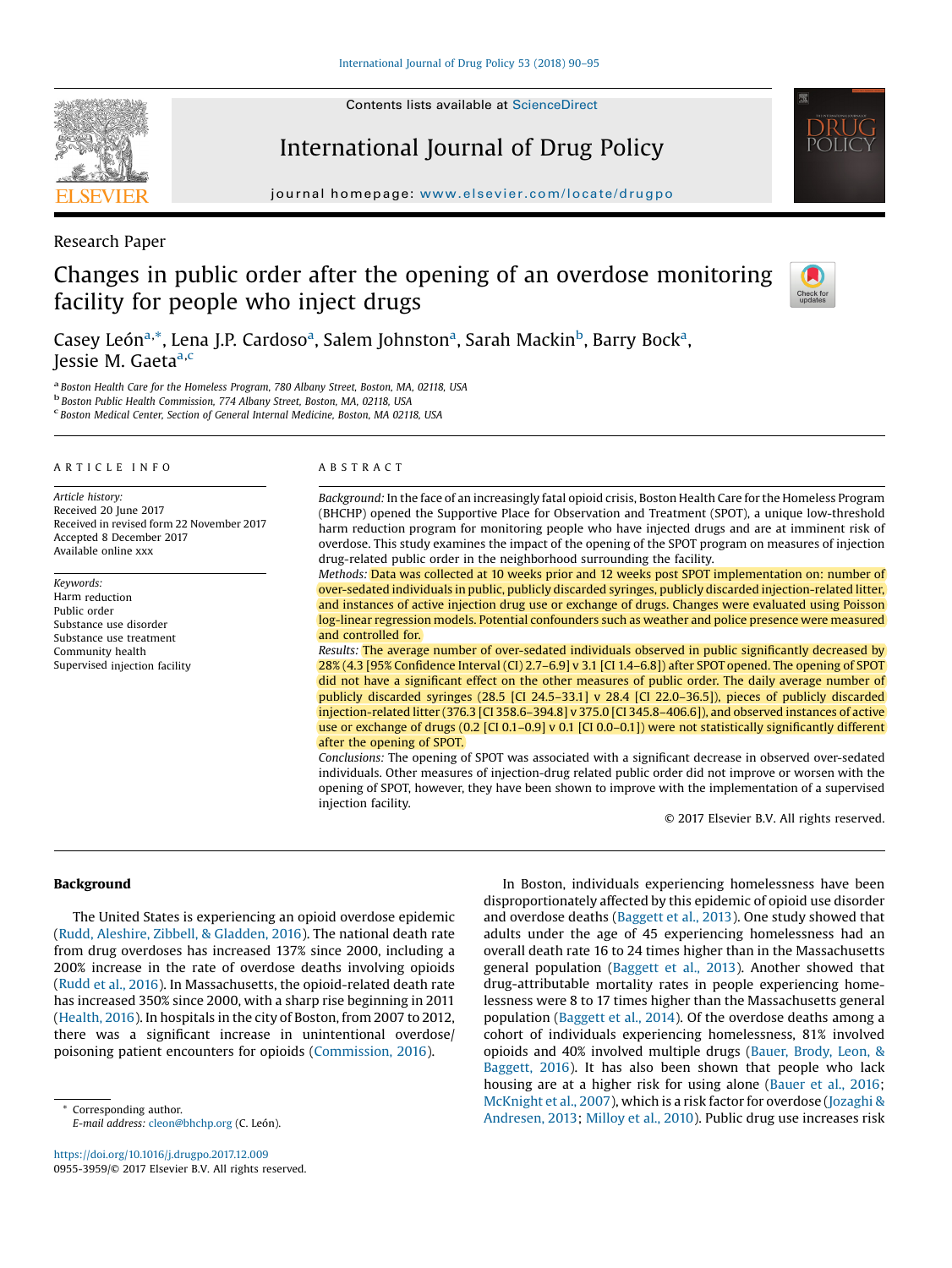for overdose (Van Beek, Kimber, Dakin, & [Gilmour,](#page-5-0) 2004) and unsafe situations like robbery (Jozaghi & [Andresen,](#page-5-0) 2013) and violence [\(Fairbairn,](#page-5-0) Small, Shannon, Wood, & Kerr, 2008).

Boston Health Care for the Homeless Program (BHCHP) implemented a unique harm reduction intervention to better manage overdoses. The Supportive Place for Observation and Treatment (SPOT) opened at BHCHP in April of 2016 ([Gaeta,](#page-5-0) Bock, & [Takach,](#page-5-0) 2016). SPOT is a facility for up to 10 individuals who are intoxicated from the use of opioids and other substances to be medically monitored for signs of an overdose and provide rapid intervention with naloxone and/or supplemental oxygen when an overdose occurs ([Gaeta](#page-5-0) et al., 2016). Consumption of illegal substances is not permitted within the facility. SPOT serves as an alternative to being over-sedated, alone, and at risk after using substances on the street or elsewhere in public. More details of the operations of the program have been described elsewhere ([Gaeta](#page-5-0) et al., [2016](#page-5-0)). The goals of the program are to reduce the opioid overdose fatality rate in the area, engage high-risk individuals in care and treatment, and address the impact of substance use disorder (SUD) on patients and the neighborhood.

A distinct effect of the opioid crisis in the area is the burden of public use on the surrounding neighborhood. Public injection drug use and its consequences on public order and public health (e.g. publicly discarded syringes) are of great concern. The area in which SPOT was opened is known as an epicenter of public drug activity in Boston. In internal evaluations, the SPOT program has been shown to directly connect patients to health care and addiction treatment services, engage a hard-to-reach and high-risk patient population, and provide a low-threshold overdose prevention intervention. As part of the evaluation of SPOT, the following study assesses the impact of the facility on injection-drug-related public order in the surrounding area.

#### Methods

Study design to assess public order before and after the opening of SPOT was modeled after the Wood et al. [\(2004\)](#page-5-0) study in Vancouver, Canada that measured changes in public order following the opening of a SIF. Measures and data collection were modified to fit the intervention.

Data collection involved surveying three predetermined routes that, together, comprised a comprehensive walking course of the publicly accessible area within a 500-m radius of the planned intervention. Each of the three routes was completed at the same time once weekly. Each observation session was performed by four data collectors, with two lead collectors who were present throughout every collection period to promote consistency. Two data collectors from each observation session were members of the Boston Public Health Commission (BPHC) Mobile Sharps Team – specifically trained and tasked to recover publicly discarded syringes. Counts of injection-drug related measures of public order were documented. Data was collected for ten weeks before the opening of the SPOT facility and for twelve weeks after.

Four indicator measures of public order were measured. Instances of observed public use or exchange of drugs, publicly discarded syringes, and publicly discarded injection drug related litter were identified as measures of public drug use, as measured by Wood in 2004. In addition to being counted, syringes were also recovered and safely discarded at each observation session eliminating repeat documentation at successive data collection sessions.

As publicly discarded syringes alone would not provide a clear indication of public drug use, injection drug related litter was chosen as a measure to capture the full picture of injection drug use in the area. Drug related litter included syringe caps, tourniquets, cookers (containers known locally to be used to mix and heat substances before injection), alcohol swabs, clean cotton (used for filtering substances), and sterilized water containers. Improvised drug use paraphernalia such as soda cans or spoons likely used as cookers were not counted. Consequently, our estimates are likely conservative. Litter was not recovered during data collection. Each observed piece of litter was counted at each data collection session.

The final measure of drug related public order was over-sedated individuals in public. The area in which the study was conducted has a concentration of addiction and homelessness services and fatal and non-fatal overdoses are common. Over-sedated individuals in public, especially those at risk of or experiencing an overdose in public, are the target population for the SPOT facility's services, and represented a measure of direct relevance to the new programming. An over-sedated individual was defined as a person with a decreased level of consciousness. Commonly observed signs of over-sedation in this study were: inability to stand up, keep balance, or keep eyes open, and slumped appearance in public. Additional behaviors that implied impaired judgement were also taken into consideration when applicable, such as crossing a dangerous intersection slowly and without looking, standing and swaying in one place for too long, and difficulty talking or communicating.

Because public drug use may be impacted by police presence (Wood, [Spittal](#page-5-0) et al., 2004) and weather conditions, data was also collected on other potential explanatory variables that included: number of uniformed police patrols observed during data collection sessions, rainfall amounts (in inches) on days of data collection publicly available from the Boston Water and Sewer Commission, (Walsh and [Vitale,](#page-5-0) 2016) the observed presence or absence of snow coverage, and outdoor temperature during observation sessions as reported by the Weather Channel that also incorporated the effects of wind chill and humidity.

Finally, publicly-accessible data from the City of Boston's nonemergency reporting service (BOS:311) was used to compare trends of counts of reported publicly discarded syringes outside the 500-m observation area in the same timeframe. (The purpose of the BOS:311 program is for anyone to report by phone call the presence of a publicly discarded syringe within City limits.)

Data was entered into a Microsoft Access database. Double data entry was used for quality control. Data was managed in Microsoft Excel and analyzed in SAS 9.4.

## Analysis

The statistical protocol used in the analysis was modeled after the analysis plan of Wood 2004 to examine the potential relationship between the public order measures and the operation of the SPOT facility. The mean daily numbers of participants who used SPOT and each of the four public order measures were calculated. To test for changes in each of the measures of public order before and after the opening of SPOT, pre- and post- daily averages were compared using the Wilcoxon Rank Sum test for non-normally distributed data. The correlation between SPOT use and each of the public order measures was evaluated using Spearman's correlation coefficient. Poisson log-linear models were fit with the daily count of each of the public order and potential explanatory measures. The independent variables were examined in unadjusted regression models and then adjusted for potential explanatory variables and study period. Parameter estimates from the unadjusted and adjusted regression models were used to calculate the predicted mean daily numbers of each public order measure in the two study time periods. To create a proxy control of the 500-m radius data collection area, publicly available data from the city's public syringe clean-up report service was analyzed. All  $p$ values were 2-sided with a significance level of  $p < .05$ .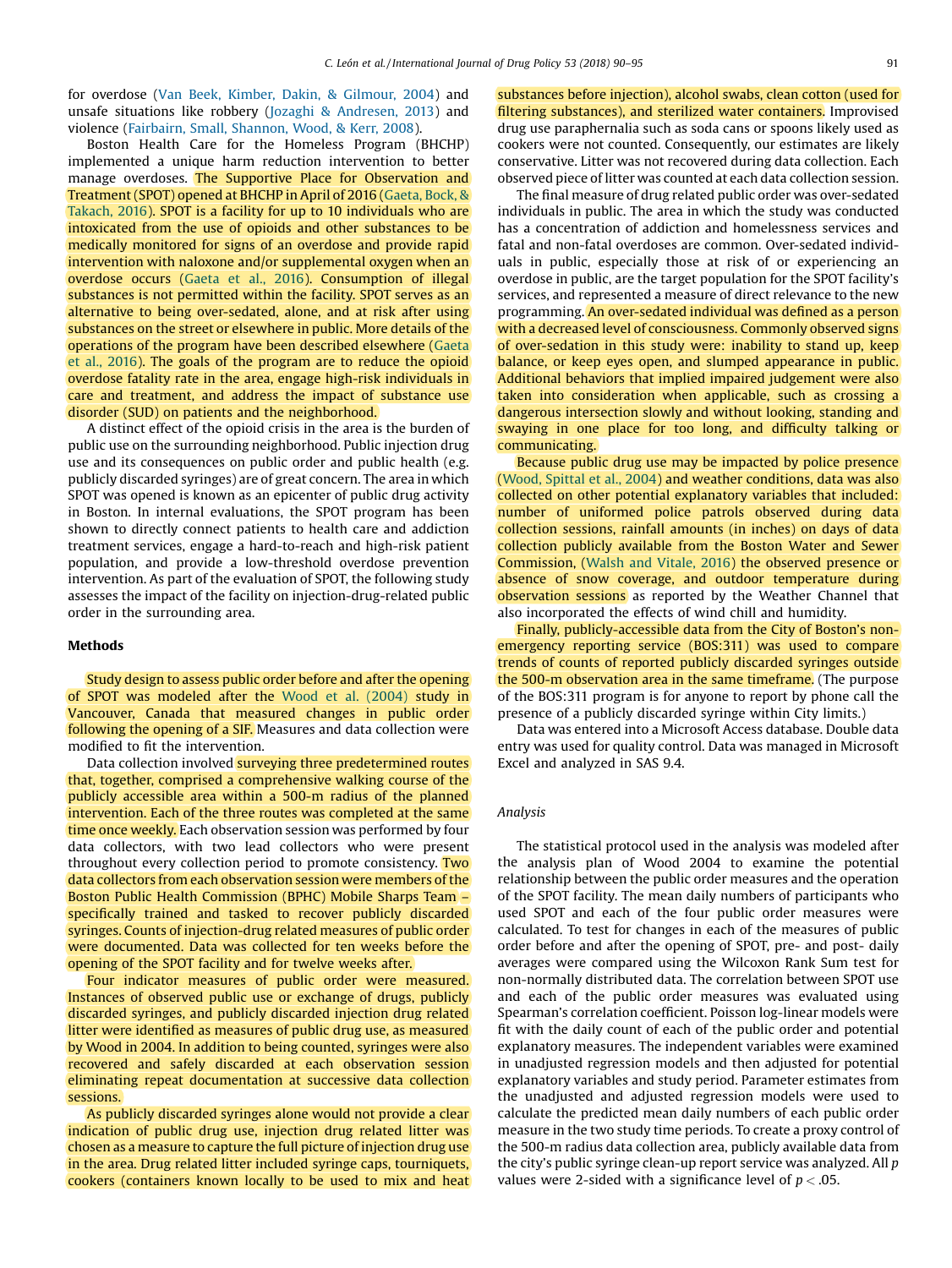# Results

The unadjusted mean daily numbers of participants who used SPOT and each of the four public order measures were calculated and are presented in Fig. 1.

The mean number of daily visits in the first week of operation of SPOT was 7. The mean daily visits in SPOT's 12th week of operation was 15, with a peak of 18 mean daily visits at week 10 .

When data for the periods before and after the opening of the facility were compared, no statistically significant reductions were found in the unadjusted mean daily numbers of use or exchange of drugs (0.7 [interquartile rage (IQR) 0.3–1.0] v. 0.6 [IQR 0.3–0.8];  $p = .920$ ), publicly discarded syringes (39 [IQR 27.0–50.7] v. 50 [IQR 36.–63.7]; p = .171), or over-sedated individuals (5.1 [IQR 3.3–5.7] v. 4.3 [IQR 3.0–5.2];  $p = .672$ ]. There was a statistically significant increase in observed pieces of injection drug related litter (393.9 [IQR 362.0-437.7] v. 454.8 [IQR 426.2-502.0];  $p = .029$ ].

When testing for correlations between daily counts of SPOT facility usage and daily counts of the four public order measures, there were no statistically significant correlations found with: observed active use or exchange of drugs ( $r = 0.02$ ,  $p = .48$ ), publicly discarded injection-related litter  $(r = -0.12, p = .71)$ , publicly observed over-sedated individuals ( $r = -0.16$ ,  $p = .62$ ). The correlation between SPOT facility usage and publicly discarded syringes was borderline significant ( $r = 0.53$ ,  $p = .07$ ).

The independent variables were examined in unadjusted regression models and then adjusted for daily rainfall amount (inches), snow coverage (present vs. absent), outside temperature, number of uniformed police patrols observed, and study period (before vs. after SPOT opening). The beta coefficients from the Poisson regression models were used to calculate the ratio of means for each of the measures and effects. The significant results are reported in [Table](#page-3-0) 1.

Additionally, approaching significance was a 52% decrease in use and exchange of drugs in public after the opening of SPOT (Beta coefficient  $-0.7391$ , ratio of means 48%, p = .0830).

The predicted mean daily level of each public order measure in the periods before and after the opening of the SPOT facility was calculated using the parameter estimates from the adjusted regression model ([Table](#page-3-0) 2) ([Fig.](#page-3-0) 2).

As an external measure of the impact of SPOT on public drug use, the publicly available data from the city of Boston's public syringe reporting line, BOS:311 was examined. Weekly averages of syringe count data were evaluated, as some calls constituted multiple syringes, as well as weekly averages of call counts. There were no statistically significant differences before and after the opening of SPOT in calls in the same neighborhood as SPOT (4.0 [standard deviation (SD) 3.1] vs. 3.4 [SD 2.3],  $p = .82$ ), calls in all other Boston neighborhoods (32.0 [SD 7.0] vs. 32.2 [SD 6.3], p = .82), syringe counts in the same neighborhood as SPOT (8.7 [SD 9.9] vs.



Week



Fig. 1. Unadjusted mean daily numbers of people observed using or exchanging drugs in public, publicly discarded syringes, publicly discarded injection-related litter, and over-sedated individuals in public counted during the 10 weeks before and 12 weeks after the SPOT facility opened. Dotted line represents opening of facility.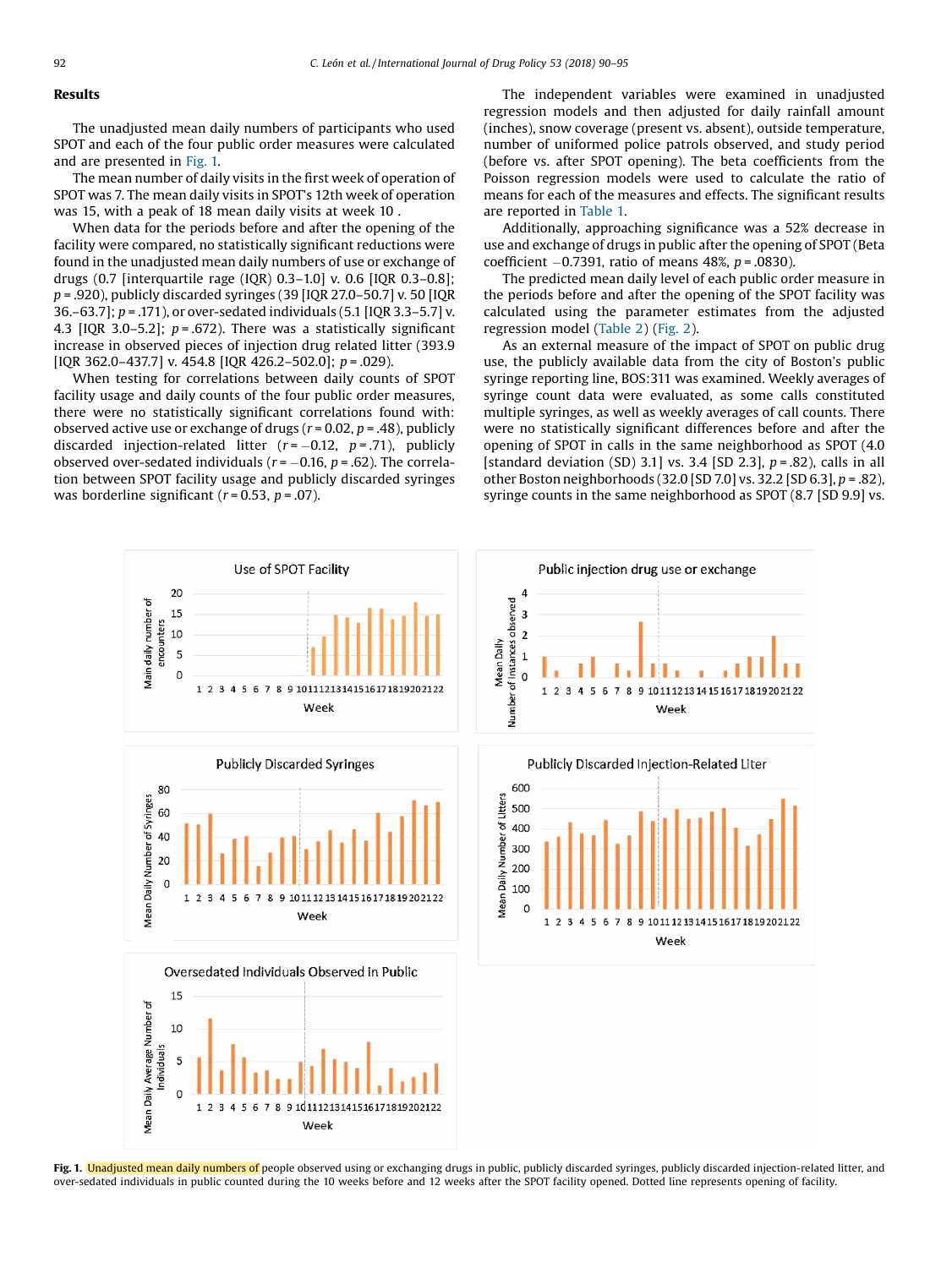## C. León et al. / International Journal of Drug Policy 53 (2018) 90–95 93

#### <span id="page-3-0"></span>Table 1

Poisson log-linear models and ratios of means of public order measures and significantly associated explanatory variables.

| <b>Public Order Measure</b>                 | Significantly associated factors | Beta coefficient | <b>Ratio of Means</b> | Change in dependent variable | p value  |
|---------------------------------------------|----------------------------------|------------------|-----------------------|------------------------------|----------|
| Exchange of drugs observed in public        | Outside temperature              | 0.0246           | 102%                  | 2% increase                  | .0415    |
| Publicly discarded injection related litter | Police patrols                   | 0.0407           | 104%                  | 4% increase                  | < 0.0001 |
|                                             | Rainfall                         | $-0.2484$        | 78%                   | 22% decrease                 | < .0001  |
|                                             | Snow coverage                    | 0.0014           | 36%                   | 64% decrease                 | < .0001  |
|                                             | Outside temperature              | $-1.0264$        | 100%                  | $<$ 1% increase              | .0031    |
| Publicly discarded syringes                 | Police patrols                   | $-0.0303$        | 97%                   | 3% decrease                  | .0013    |
|                                             | Rainfall                         | 0.5527           | 174%                  | 74% increase                 | < .0001  |
|                                             | Snow coverage                    | $-1.1930$        | 30%                   | 70% decrease                 | < .0001  |
|                                             | Outside temperature              | 0.0089           | 101%                  | 1% increase                  | < 0001   |
| Over-sedated individuals in public          | Opening of SPOT                  | $-0.3240$        | 72%                   | 28% decrease                 | .0449    |

#### Table 2

Predicted mean measures of public order measures during the 10 weeks before and 12 weeks after the opening of SPOT\*.

|                                             |       | Predicted Daily Mean Number (and 95% Confidence Interval) |                   |                   |  |  |  |
|---------------------------------------------|-------|-----------------------------------------------------------|-------------------|-------------------|--|--|--|
|                                             |       | Before SPOT opened                                        | After SPOT opened |                   |  |  |  |
| Active use or exchange of drugs in public   | 0.2   | $(0.1 - 0.9)$                                             | 0.1               | $(0.0-1.0)$       |  |  |  |
| Publicly discarded injection-related Litter | 376.3 | $(358.6 - 394.8)$                                         | 375.0             | $(345.8 - 406.6)$ |  |  |  |
| <b>Publicly discarded syringes</b>          | 28.5  | $(24.5 - 33.1)$                                           | 28.4              | $(22.0 - 36.5)$   |  |  |  |
| Over sedated individuals in public          | 4.3   | $(2.7-6.9)$                                               | 3.1               | $(1.4 - 6.8)$     |  |  |  |

\*Parameter estimates from the adjusted Poisson log-linear regression models were used to calculate the predicted means.





Fig. 2. Adjusted average mean daily counts of four metrics of injection-drug related public order during the 10 weeks before and 12 weeks after the opening of the SPOT facility.

4.5 [SD 2.7],  $p = .48$ ), or syringe counts in all other Boston neighborhoods (64.6 [SD 7.0] vs. 53.0 [SD 16.4], p = .62).

# Discussion

SPOT was designed to monitor and manage individuals oversedated from the use of substances. This observational field study showed a statistically significant decrease of 28% of over-sedated individuals in public after the opening of SPOT. The results indicate that the opening of SPOT did not positively or negatively affect the number of observed instances of individuals using or exchanging drugs in public, the number of publicly discarded syringes, or the amount of publicly discarded injection-drug related litter.

Before the SPOT program opened, there was community concern that the opening of a harm reduction facility would exacerbate the public burden of the opioid crisis including increased public drug use, public syringe disposal, and public disposal of injection drug related litter. The Needle Exchange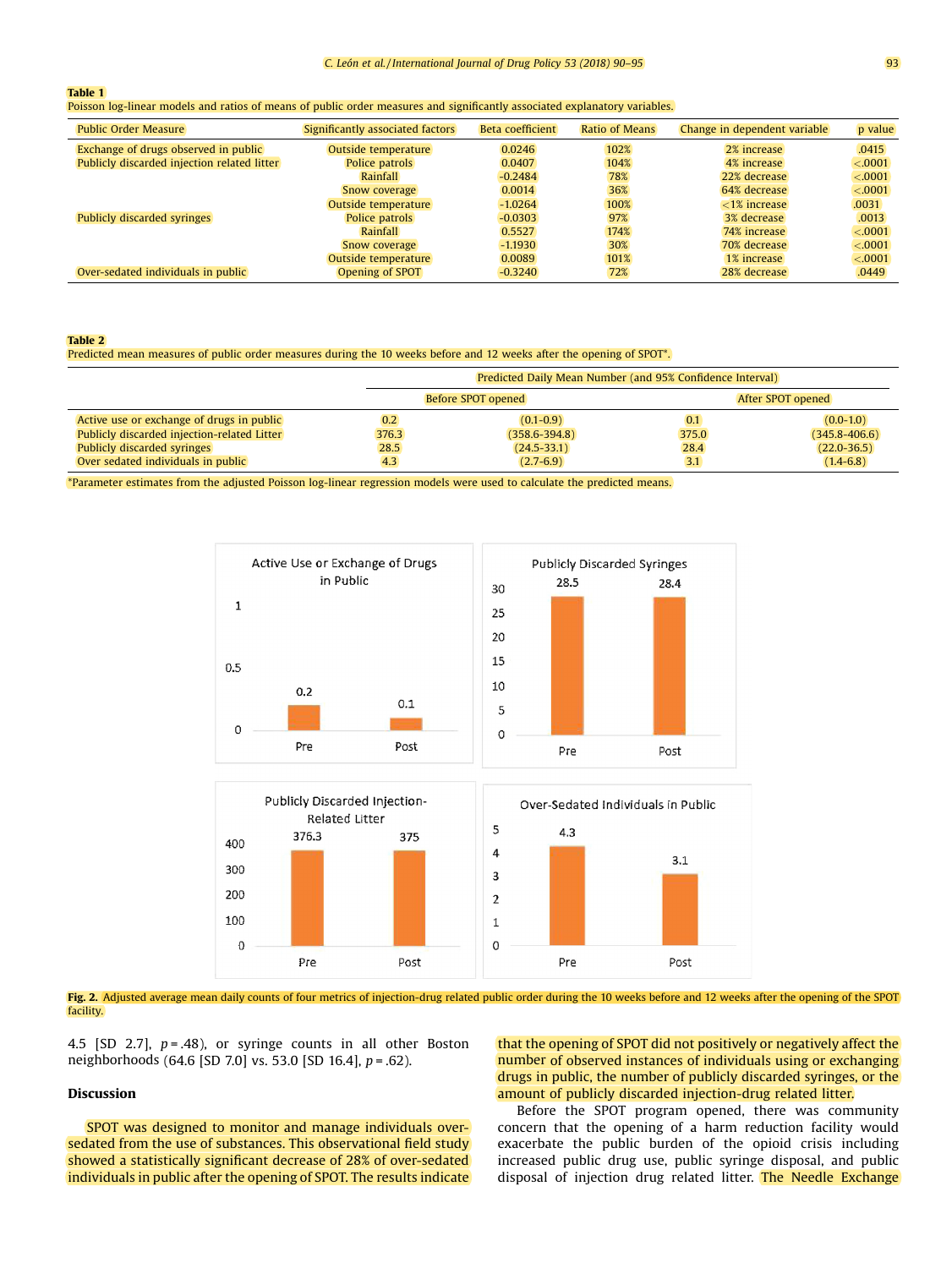Program (NEP) in the center of the study observation area had a syringe uptake rate of 112% (BPHC, Internal Data) during their most recent fiscal year (July 2015–June 2016), which included the study period and indeed, there is evidence that NEPs reduce the burden of publicly discarded syringes in the area surrounding them ([Doherty](#page-5-0) et al., 2000; [Tookes](#page-5-0) et al., 2012). The results of this study show there were no significant increases in those public order measures after the opening of SPOT, particularly when controlling for rainfall, snow coverage, and outdoor temperature. Controlling for these weather-related factors is relevant and appropriate based on the extreme changes in local weather from the beginning of data collection to the end. Average temperature the first week of data collection was two degrees Celsius compared with 33 $\degree$ C the last week of data collection.

Interestingly, while an increase in number of observed police patrols was significantly associated with a reduction in publicly discarded syringes, the effect was minimal (a 3% decrease). The same measure was associated with a statistically significant increase in injection related litter and had no effect on active use or exchange of drugs in public. These outcomes suggest that additional law enforcement resources in the neighborhood may not be a sufficiently effective intervention to decrease these measures.

This study was modeled after a study that measured changes in public order after the opening of a supervised injection facility (SIF) in Vancouver, Canada [\(Wood,](#page-5-0) Small et al., 2004). A SIF is a facility where people who inject drugs can inject previously obtained substances under the supervision of medical staff ([Wood,](#page-5-0) Kerr et al., [2004\)](#page-5-0). Emergency care is provided when necessary including overdose management and lifesaving. SIFs also provide medical services and referrals to substance use disorder treatment [\(Wood,](#page-5-0) Kerr et al., [2004](#page-5-0)). Participants are provided with sterile injecting equipment, injection education, and disposal receptacles [\(Wood,](#page-5-0) Kerr et al., [2004](#page-5-0)). Over 90 SIFs exist worldwide ([Semaan](#page-5-0) et al., [2011](#page-5-0)), but for legal reasons at the state and federal level, none exist in the United States (Beletsky, Davis, [Anderson,](#page-5-0) & Burris, 2008). The Wood 2004 [\(Wood,](#page-5-0) Small et al., 2004) study measured the number of individuals using in public, publicly discarded syringes, and injection-related litter. While our study found no changes in any of those measures after the opening of SPOT, the Wood 2004 study found significant decreases in each of the three measures after the opening of a SIF ([Wood,](#page-5-0) Small et al., 2004).

Community support is necessary for the success of innovative harm reduction programming, and, while support exists for the positive health effects associated with a SIF, there has been found to be concern for risk of increased public disorder. ([Kolla](#page-5-0) et al., [2017](#page-5-0)) However, SIFs have been shown not only to not negatively affect public disorder, but to reduce public injection and reduce unsafe syringe disposal [\(Kimber](#page-5-0) & Dolan, 2007; Potier, [Laprevote,](#page-5-0) [Dubois-Arber,](#page-5-0) Cottencin, & Rolland, 2014; [Stoltz](#page-5-0) et al., 2007; Kinnard, Howe, Kerr, Skjodt Hass, & [Marshall,](#page-5-0) 2014; [Petrar](#page-5-0) et al., [2007](#page-5-0); Zurhold, [Degkwitz,](#page-5-0) Verthein, & Haasen, 2003). A study of community perceptions of public order after the opening of a SIF in Sydney Australia found a significant decrease in the proportion of respondents who reported having witness public injection and publicly discarded drug-related litter, ([Salmon,](#page-5-0) Thein, Kimber, [Kaldor,](#page-5-0) & Maher, 2007) and findings suggested decreased community concern for crime and drug users in the area after the SIF opened. Thein, Kimber, Maher, [MacDonald,](#page-5-0) and Kaldor, [\(2005\),DeBeck](#page-5-0) et al. (2008) found that police in Vancouver, Canada may have helped improve public order by referring to a SIF those more likely to discard used syringes in public spaces. Other harm reduction programming has also shown no effect on neighborhood crime or public disorder [\(Lasnier,](#page-5-0) Brochu, Boyd, & Fischer, 2010).

There is also evidence that SIFs reach a similar vulnerable highrisk population as targeted in SPOT [\(Bravo](#page-5-0) et al., 2009). Wood 2005 found that those who utilize SIFs are more likely to have reported past public injection, be homeless or unstably housed, and have had a recent non-fatal overdose ([Wood](#page-5-0) et al., 2005). Previous public injection has been found to be independently associated with SIF use ([Hadland](#page-5-0) et al., 2014; [Scherbaum,](#page-5-0) Specka, Bombeck, & [Marrziniak,](#page-5-0) 2009; [Kimber](#page-5-0) et al., 2003). Utilization of an available SIF was found to be associated with less frequent public drug use (Jozaghi & [Andresen,](#page-5-0) 2013; van der [Poel,](#page-5-0) [Barendregt,](#page-5-0) & van de Mheen, 2003; [Zurhold](#page-5-0) et al., 2003). A recent study found that the majority of surveyed injection drug users in Boston would be willing to use a SIF, with previous public drug use being associated with an increase in willingness (Leon, [Cardoso,](#page-5-0) [Mackin,](#page-5-0) Bock, & Gaeta, 2017).

Of additional importance is the rate of overdose intervention within the SPOT facility. Within the study time period, nasal naloxone and/or supplemental oxygen were used to intervene on overdose progression when determined medically necessary from clinical assessment of blood oxygen saturation levels, respiratory rate, blood pressure, and/or heart rate. This occurred in 22 of 457 (4.8%) of encounters (BHCHP internal data). This rate is considerably higher than the initial rate of overdose intervention after the opening of a SIF in Vancouver, Canada which was reported at 1.33 overdoses per 1000 injections (Kerr, Tyndall, Lai, [Montaner,](#page-5-0) & [Wood,](#page-5-0) 2006). Intervention rates at SPOT would increase further if use of substances were permitted and providers could respond to overdoses that occur at the point of injection.

In addition to the effect on measures of public order, SIFs have been shown to significantly reduce overdose mortality [\(Marshall,](#page-5-0) Milloy, Wood, [Montaner,](#page-5-0) & Kerr, 2011), reduce risky injection behavior [\(Petrar](#page-5-0) et al., 2007), and increase access to substance use disorder treatment [\(DeBeck](#page-5-0) et al., 2011; [Wood](#page-5-0) et al., 2006).

The differences in the outcomes of this study and the outcomes of the Wood 2004 [\(Wood,](#page-5-0) Kerr et al., 2004) study evaluating the effect of a SIF on the same measures of public order, the existing evidence that SIFs reach a high-risk population that contribute to public disorder, and the studies that have shown SIFs impact on behaviors that influence public order suggest that a SIF may be a more effective model for improving public order than SPOT, and should be considered as part of a broader approach in communities in the United States most affected by the opioid overdose crisis.

Our study has limitations. As this observational study was not controlled, it was subject to observer bias and seasonal fluctuations in drug use and public behavior. A proxy control analysis was conducted in lieu of an actual control area. Recovery of syringes may have also contributed to observer bias. Individuals observed as over-sedated may not have been under the influence of substances from injection drug use. Observation of the measures of public order was susceptible to inter-observer variance. Future studies are needed to evaluate the overall health and community impacts of the facility.

# Conflicts of interest

None of the authors have any conflicts of interest to disclose.

# Funding

This research did not receive any specific grant from funding agencies in the public, commercial, or not-for-profit sectors.

## Acknowledgements

The authors would like to acknowledge the Boston Public Health Commission's Mobile Sharps Team, specifically John Canty, for helping with syringe collection throughout the duration of the research study.